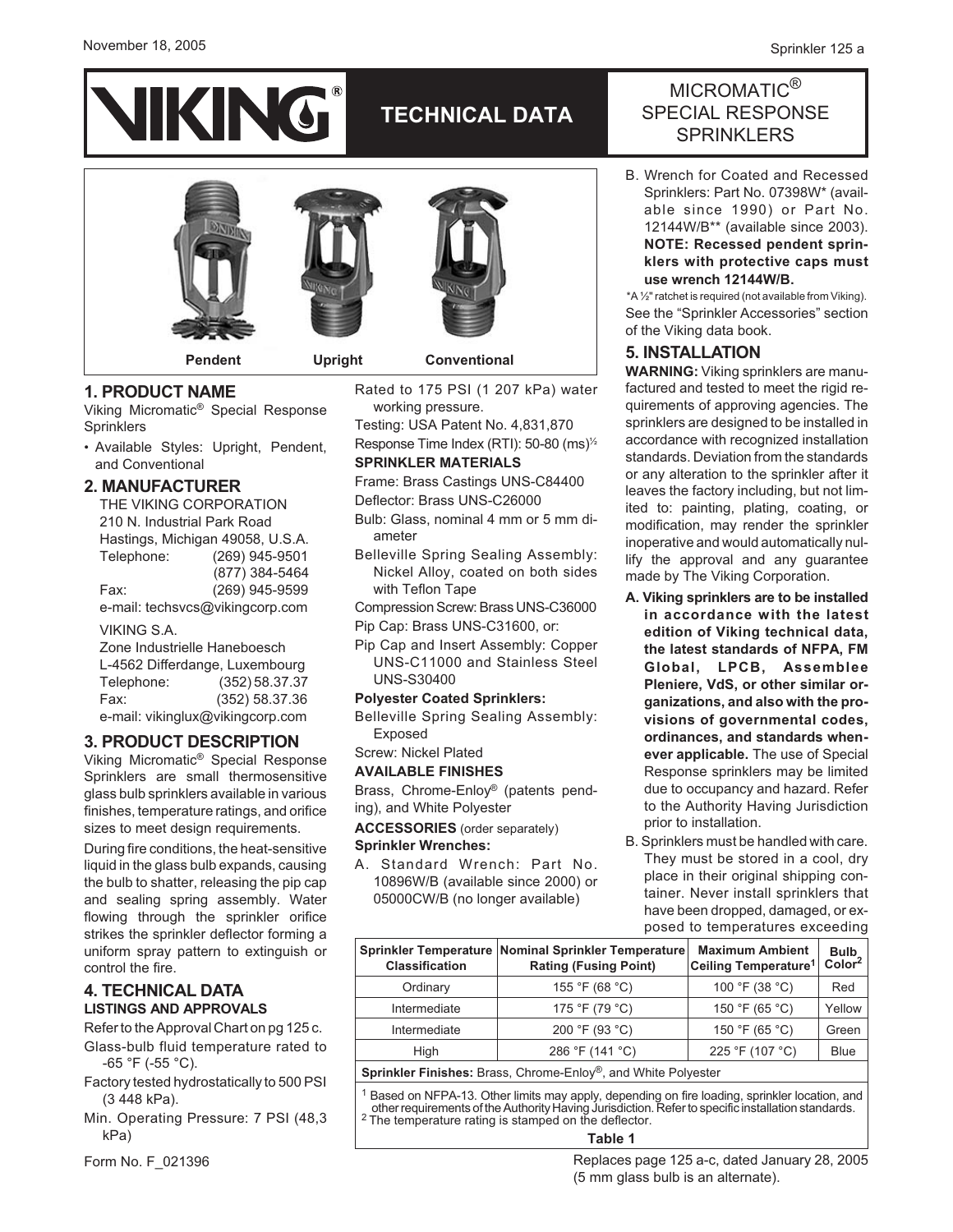

# **TECHNICAL DATA**

# MICROMATIC<sup>®</sup> SPECIAL RESPONSE **SPRINKLERS**

| <b>Approval Chart</b><br>Micromatic <sup>®</sup> Special Response Sprinklers                                                                                                                                                                                                                                                                                                                                                                                                                                                                                                                                                                                                                 |                 |                 |                              |                          |                         |      |                       |               |                                     | Temperature<br><b>KEY</b><br>Finish<br>$A1X \leftarrow$ Escutcheon (if applicable) |             |                          |            |                |             |
|----------------------------------------------------------------------------------------------------------------------------------------------------------------------------------------------------------------------------------------------------------------------------------------------------------------------------------------------------------------------------------------------------------------------------------------------------------------------------------------------------------------------------------------------------------------------------------------------------------------------------------------------------------------------------------------------|-----------------|-----------------|------------------------------|--------------------------|-------------------------|------|-----------------------|---------------|-------------------------------------|------------------------------------------------------------------------------------|-------------|--------------------------|------------|----------------|-------------|
| <b>Standard Orifice</b>                                                                                                                                                                                                                                                                                                                                                                                                                                                                                                                                                                                                                                                                      |                 |                 |                              |                          |                         |      |                       |               |                                     |                                                                                    |             |                          |            |                |             |
| <b>Thread Size</b>                                                                                                                                                                                                                                                                                                                                                                                                                                                                                                                                                                                                                                                                           |                 | <b>Maximum</b>  | <b>Sprinkler Description</b> |                          | <b>Nominal K-Factor</b> |      | <b>Overall Length</b> |               | Listings and Approvals <sup>2</sup> |                                                                                    |             |                          |            |                |             |
| <b>NPT</b>                                                                                                                                                                                                                                                                                                                                                                                                                                                                                                                                                                                                                                                                                   | <b>BSP</b>      | <b>Pressure</b> | <b>Style</b>                 | <b>Base</b><br>Part No.1 | <b>SIN</b>              | U.S. | metric <sup>4</sup>   | <b>Inches</b> | mm                                  | UL                                                                                 | <b>C-UL</b> | <b>FM</b>                | <b>NYC</b> | <b>VdS</b>     | <b>LPCB</b> |
| $\frac{1}{2}$                                                                                                                                                                                                                                                                                                                                                                                                                                                                                                                                                                                                                                                                                |                 | 175 psi         | Pendent <sup>3</sup>         | 09224                    | <b>VK134</b>            | 5.6  | 8,1                   | $2 - 3/16$    | 56                                  |                                                                                    |             |                          | —          | A2X, B2Y       |             |
| $\overline{\phantom{0}}$                                                                                                                                                                                                                                                                                                                                                                                                                                                                                                                                                                                                                                                                     | 15 mm           | 175 psi         | Pendent <sup>3</sup>         | 09956                    | <b>VK134</b>            | 5.6  | 8,1                   | $2 - 3/16$    | 56                                  |                                                                                    |             |                          |            | A2X, B2Y       |             |
| $\frac{1}{2}$                                                                                                                                                                                                                                                                                                                                                                                                                                                                                                                                                                                                                                                                                |                 | 175 psi         | Upright                      | 09226                    | <b>VK138</b>            | 5.6  | 8,1                   | $2 - 3/16$    | 56                                  | $\overline{\phantom{0}}$                                                           |             | $\overline{\phantom{0}}$ |            | A <sub>1</sub> |             |
| $\overline{\phantom{0}}$                                                                                                                                                                                                                                                                                                                                                                                                                                                                                                                                                                                                                                                                     | $15 \text{ mm}$ | 175 psi         | Upright                      | 09959                    | <b>VK138</b>            | 5.6  | 8,1                   | $2 - 3/16$    | 56                                  |                                                                                    |             |                          |            | A <sub>1</sub> |             |
| $\frac{1}{2}$                                                                                                                                                                                                                                                                                                                                                                                                                                                                                                                                                                                                                                                                                |                 | 175 psi         | Conventional                 | 09225                    | <b>VK136</b>            | 5.6  | 8,1                   | $2 - 3/16$    | 56                                  |                                                                                    |             |                          |            | A <sub>1</sub> |             |
| $\overline{\phantom{0}}$                                                                                                                                                                                                                                                                                                                                                                                                                                                                                                                                                                                                                                                                     | 15 mm           | 175 psi         | Conventional                 | 09958                    | <b>VK136</b>            | 5.6  | 8.1                   | $2 - 3/16$    | 56                                  |                                                                                    |             |                          |            | A <sub>1</sub> |             |
| <b>Large Orifice</b>                                                                                                                                                                                                                                                                                                                                                                                                                                                                                                                                                                                                                                                                         |                 |                 |                              |                          |                         |      |                       |               |                                     |                                                                                    |             |                          |            |                |             |
| $\frac{3}{4}$                                                                                                                                                                                                                                                                                                                                                                                                                                                                                                                                                                                                                                                                                | 20 mm           | 175 psi         | Pendent <sup>3</sup>         | 09228                    | <b>VK212</b>            | 8.0  | 11.5                  | $2 - 3/8$     | 60                                  |                                                                                    |             |                          |            | A1X, B1Y       |             |
| $\frac{3}{4}$                                                                                                                                                                                                                                                                                                                                                                                                                                                                                                                                                                                                                                                                                | 20 mm           | 175 psi         | Upright                      | 09227                    | <b>VK210</b>            | 8.0  | 11,5                  | $2 - 3/8$     | 60                                  |                                                                                    |             |                          |            | A <sub>1</sub> |             |
| $\frac{3}{4}$                                                                                                                                                                                                                                                                                                                                                                                                                                                                                                                                                                                                                                                                                | 20 mm           | 175 psi         | Conventional                 | 09229                    | <b>VK214</b>            | 8.0  | 11,5                  | $2 - 3/8$     | 60                                  |                                                                                    |             |                          |            | A <sub>1</sub> |             |
| <b>Small Orifice</b>                                                                                                                                                                                                                                                                                                                                                                                                                                                                                                                                                                                                                                                                         |                 |                 |                              |                          |                         |      |                       |               |                                     |                                                                                    |             |                          |            |                |             |
|                                                                                                                                                                                                                                                                                                                                                                                                                                                                                                                                                                                                                                                                                              | $10 \text{ mm}$ | 175 psi         | Pendent <sup>3</sup>         | 09285                    | <b>VK032</b>            | 4.2  | 6,0                   | $2 - 3/16$    | 56                                  |                                                                                    |             |                          |            | A2X, B2Y       |             |
|                                                                                                                                                                                                                                                                                                                                                                                                                                                                                                                                                                                                                                                                                              | $10 \text{ mm}$ | 175 psi         | Upright                      | 09284                    | <b>VK030</b>            | 4.2  | 6.0                   | $2 - 3/16$    | 56                                  |                                                                                    |             |                          |            | A <sub>1</sub> |             |
| <b>Approved Escutcheons</b><br><b>Approved Temperature Ratings</b><br><b>Approved Finishes</b><br>X - Standard surface-mounted escutcheon or the Viking<br>Microfast <sup>®</sup> Model F-1 Adjustable Escutcheon <sup>5</sup><br>A - 155 °F (68 °C), 175 °F (79 °C), 200 °F (93 °C),<br>1 - Brass and Chrome-Enloy®<br>Y - Standard surface-mounted escutcheon or the Viking<br>2 - Brass, Chrome-Enloy®,<br>and 286 °F (141 °C)<br>Microfast <sup>®</sup> Model F-1 Adjustable Escutcheon <sup>5</sup> , or re-<br>B - 155 °F (68 °C), 175 °F (79 °C), and 200 °F (93 °C)<br>and White Polyester<br>cessed with the Viking Micromatic <sup>®</sup> Model E-1 or E-2<br>Recessed Escutcheon |                 |                 |                              |                          |                         |      |                       |               |                                     |                                                                                    |             |                          |            |                |             |

**Footnotes**

<sup>1</sup> Sprinkler base part number shown. For complete part number, refer to Viking's current price schedule.<br><sup>2</sup> This chart shows the listings and approvals available at the time of printing. Other approvals may be in proces

a grip and the "Sprinkler Accessories" section of the data book for approved escutcheons and other accessories.<br>A Metric K-Factor shown is for use when pressure is measured in kPa. When pressure is measured in BAR, multipl ment of the sprinkler to be recessed behind the face of the wall or ceiling.

the maximum ambient temperature allowed (refer to Table 1). Never install any glass-bulb sprinkler if the bulb is cracked or if there is a loss of liquid from the bulb. Any sprinkler with a loss of liquid from the glass bulb should be destroyed immediately.

- C. Sprinklers must be protected from mechanical damage. Sprinklers subject to mechanical damage must be protected with an approved sprinkler guard.
- D. Use only sprinklers listed as corrosion resistant when subject to corrosive environments. When installing corrosion-resistant sprinklers, take care not to damage the corrosion-resistant coating. Use only the special wrench designed for installing coated

and recessed Viking sprinklers (any other wrenchmay damage the unit).

- E. Use care when locating sprinklers near fixtures that can generate heat. Do not install sprinklers where they could be exposed to temperatures exceeding the maximum recommended ambient temperature for the temperature rating used.
- F. Wet-pipe systems must be provided with adequate heat. Sprinklers supplied from dry systems in areas subject to freezing must be listed dry sprinklers, or upright or horizontal sidewall sprinklers installed so that water is not trapped. For dry systems, pendent sprinklers and sidewall sprinklers installed on return bends are permitted, where the sprinklers, return bend, and branch line piping are in an area maintained

at or above 40 °F (4 °C). When installing Special Response Sprinklers on dry systems, refer to the installation standards and the Authority Having Jurisdiction.

- G. Before installation, be sure to have the appropriate sprinkler model and style, with the correct orifice size, temperature rating, and response characteristics. The sprinklers must be installed after the piping is in place to prevent mechanical damage. Keep sprinklers with protective caps or shields contained within the caps or shields during installation and testing, and any time the sprinkler is shipped or handled.
	- 1. Install the escutcheon, (if used) which is designed to thread onto the external threads of the sprin-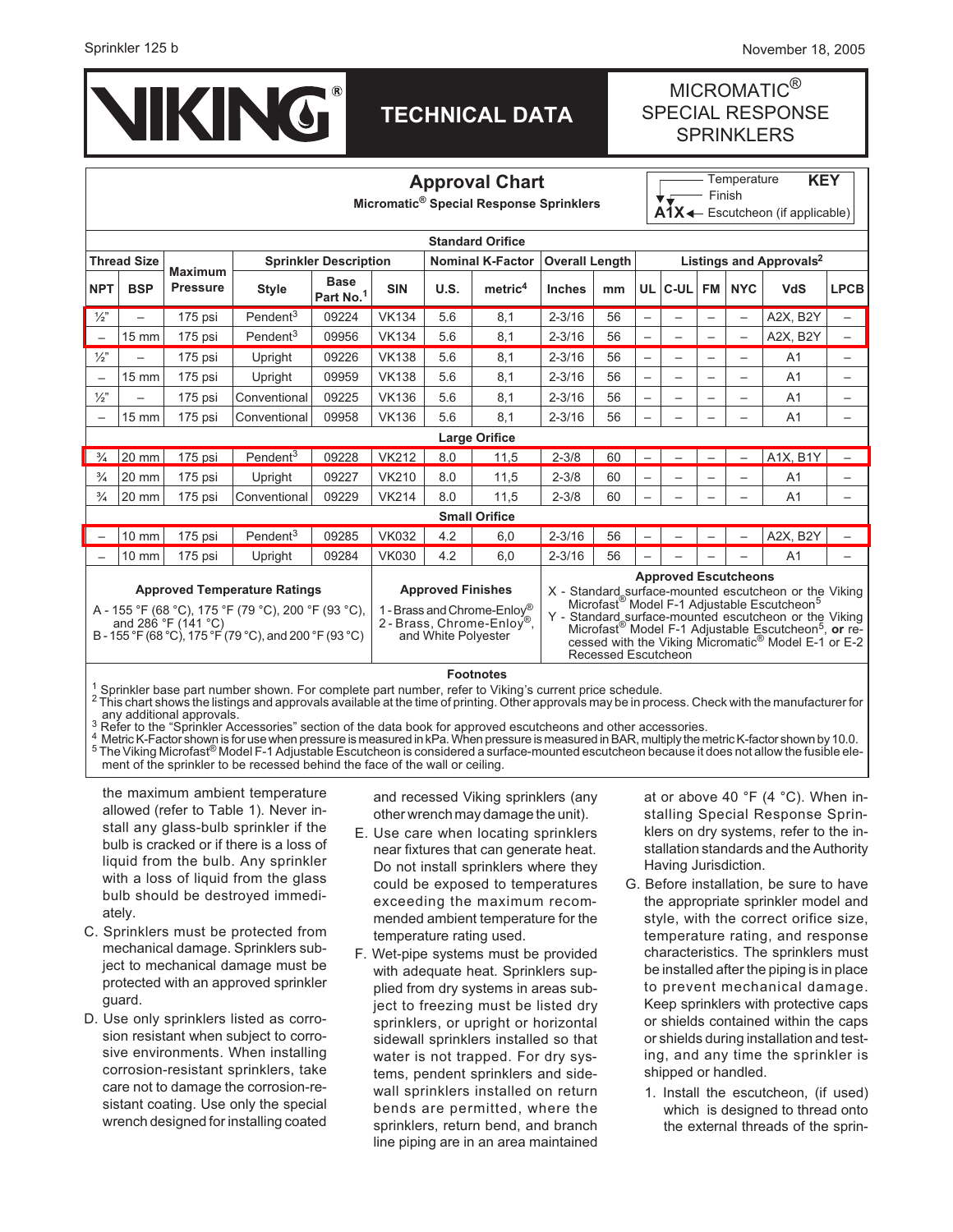#### November 18, 2005



kler. Refer to the "Sprinkler Ac-

2-1/2" (64 mm) Maximum.

cessories" section of the data book for approved escutcheons and other accessories.

- 2. Apply a small amount of pipe-joint compound or tape to the external threads of the sprinkler only, taking care not to allow a buildup of compound in the sprinkler inlet. **NOTE:** Sprinklers with protective caps or bulb shields must be contained within the caps or shields before applying pipe-joint compound or tape.
- 3. Install the sprinkler onto the piping using the special sprinkler wrench only, taking care not to overtighten or damage the sprinkler operating parts. DO NOT use the deflector to start or thread the sprinkler into a fitting.
- H. After installation, the entire sprinkler system must be tested. The test must be conducted to comply with the installation standards.

Make sure the sprinkler has been properly tightened. If a thread leak occurs, normally the sprinkler must be removed, new pipe-joint compound or tape applied, and then reinstalled. This is due to the fact that when the joint seal is damaged, the sealing compound or tape is washed out of the joint.

Air testing the sprinkler piping prior to testing with water may be considered in areas where leakage during testing must be prevented. Refer to the installation standards and the Authority Having Jurisdiction.

**Figure 1**

- I. **Remove plastic protective sprinkler caps or shields AFTER the ceiling finish work is completed where the sprinkler is installed and there no longer is a potential for mechanical damage to sprinkler operating elements.** To remove the bulb shields, simply pull the ends of the shields apart where they are snapped together. To remove caps from frame style sprinklers, turn the caps slightly and pull them off the sprinklers. **SPRINKLER CAPS OR BULB SHIELDS MUST BE RE-MOVED FROM SPRINKLERS BE-FORE PLACING THE SYSTEM IN SERVICE!** Retain a protective cap in the spare sprinkler cabinet.
- J. If it is necessary to remove the entire sprinkler unit, the system must be taken out of service. See section 7. MAINTENANCE and follow all warnings and instructions.

### **7. MAINTENANCE**

**NOTICE:** The owner is responsible for maintaining the fire protection system and devices in proper operating condition. For minimum maintenance and inspection requirements, refer to the NFPA standard that describes care and maintenance of sprinkler systems. In addition, the Authority Having Jurisdiction may have additional maintenance, testing, and inspection requirements that must be followed.

Model E-1 Recessed Escutcheon

- A. Sprinklers must be inspected on a regular basis for corrosion, mechanical damage, obstructions, paint, etc. The frequency of the inspections may vary due to corrosive atmospheres, water supplies, and activity around the device.
- B. Sprinklers that have been painted, caulked, or mechanically damaged must be replaced immediately. Sprinklers showing signs of corrosion shall be tested and/or replaced immediately as required. Installation standards require sprinklers to be tested, and if necessary, replaced after a specified term of service. Refer to the installation standards (e.g., NFPA 25) and the Authority Having Jurisdiction for the specified period of time after which testing and/or replacement is required. Sprinklers that have operated cannot be reassembled or re-used, but must be replaced. When replacing sprinklers, use only new sprinklers.
- C. The sprinkler discharge pattern is critical for proper fire protection. Nothing should be hung from, attached to, or otherwise obstruct the discharge pattern. All obstructions must be immediately removed or, if necessary, additional sprinklers installed.
- D. When replacing existing sprinklers, the system must be removed from service. Refer to the appropriate sys-